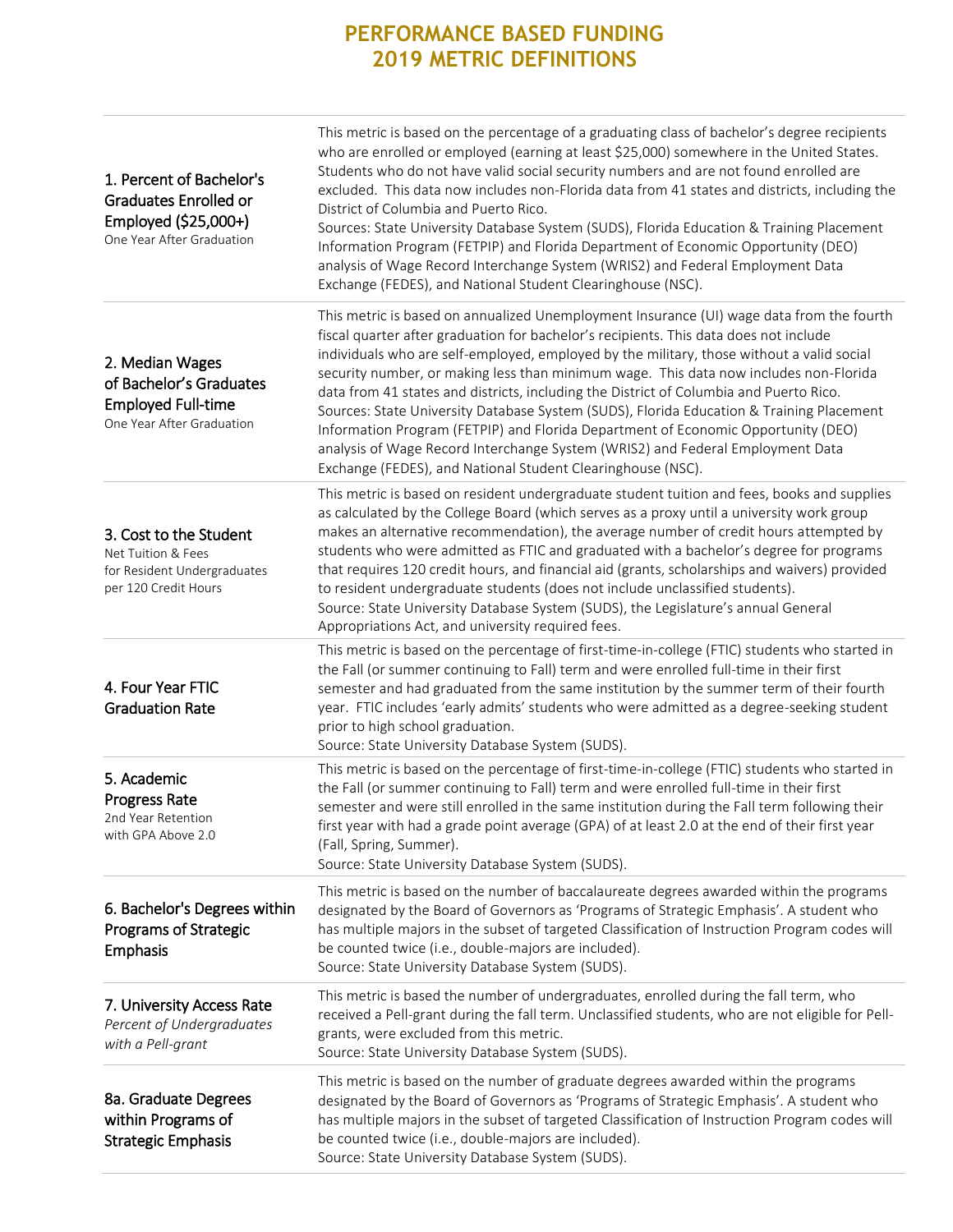### **PERFORMANCE BASED FUNDING 2019 METRIC DEFINITIONS**

#### 8b. Freshmen in Top 10% of High School Class Applies only to: NCF

Percent of all degree-seeking, first-time, first-year (freshman) students who had high school class rank within the top 10% of their graduating high school class. Source: New College of Florida as reported to the Common Data Set.

## BOG Choice Metric

9. Percent of Bachelor's Degrees Without Excess **Hours** 

This metric is based on the percentage of baccalaureate degrees awarded within 110% of the credit hours required for a degree based on the Board of Governors Academic Program Inventory. Note: It is important to note that the statutory provisions of the "Excess Hour Surcharge" (1009.286, FS) have been modified several times by the Florida Legislature, resulting in a phased-in approach that has created three different cohorts of students with different requirements. The performance funding metric data is based on the latest statutory requirements that mandates 110% of required hours as the threshold. In accordance with statute, this metric excludes the following types of student credits (ie, accelerated mechanisms, remedial coursework, non-native credit hours that are not used toward the degree, non-native credit hours from failed, incomplete, withdrawn, or repeated courses, credit hours from internship programs, credit hours up to 10 foreign language credit hours, and credit hours earned in military science courses that are part of the Reserve Officers' Training Corps (ROTC) program). Source: State University Database System (SUDS).